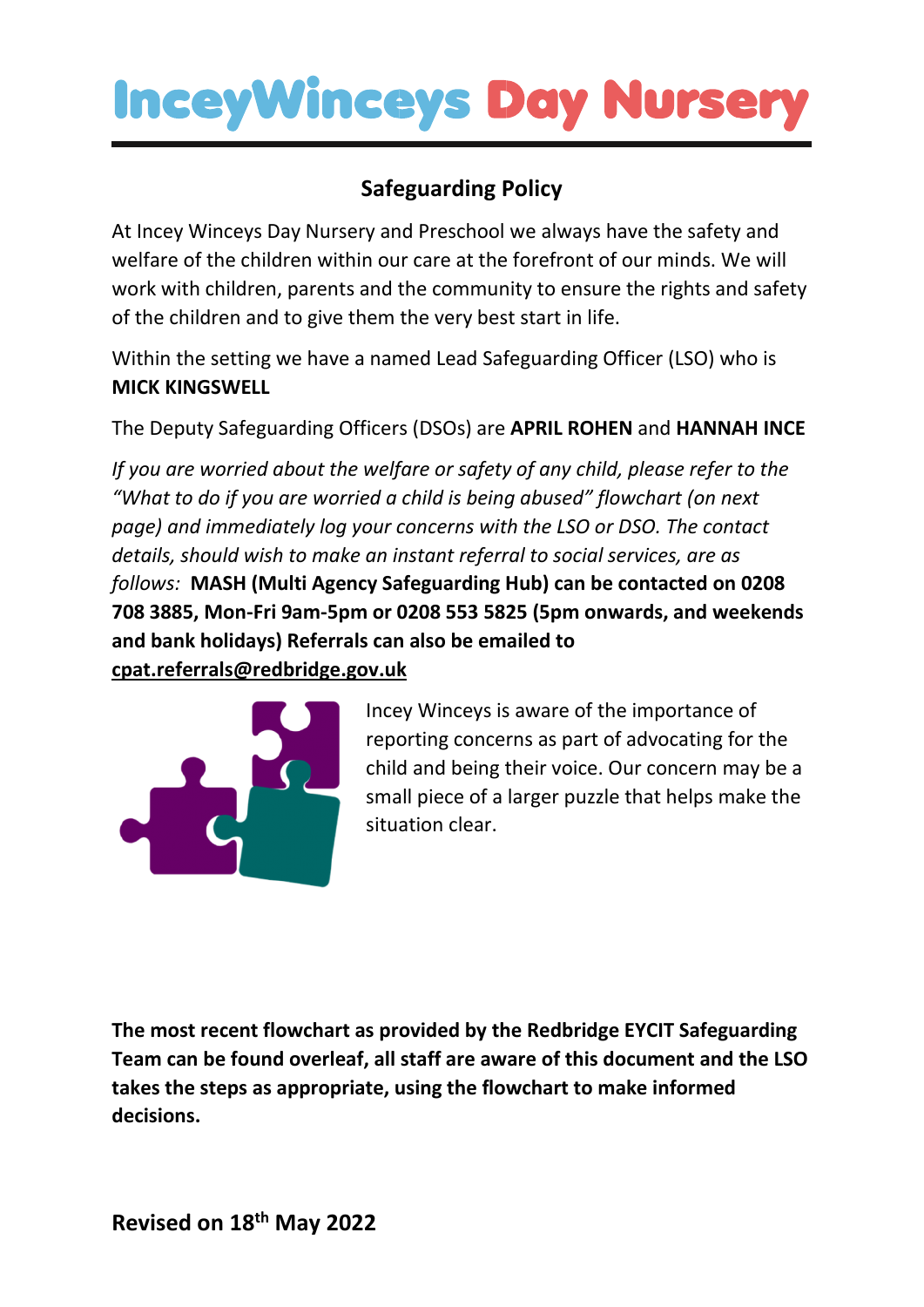

Farly Years Childcare Improvement Team (FYCIT)

In order to keep all children safe from harm we ensure:

• All staff and parents are made aware of our Child Protection policies and procedures

February 2021

- We provide adequate training and appropriate staffing resources to meet the needs of the children
- The Lead Safeguarding Officer (LSO) to have training every 2 years
- Applicants for posts within the nursery are clearly informed that the positions are exempt from persons disqualified, barred or deemed unsuitable to work with children. Further details can be found in our Safer Recruitment Policy.
- All staff, volunteers and students over the age of sixteen will have a Disclosure and Barring Service (DBS) check carried out. Wherever possible staff are encouraged to enrol on the update service, and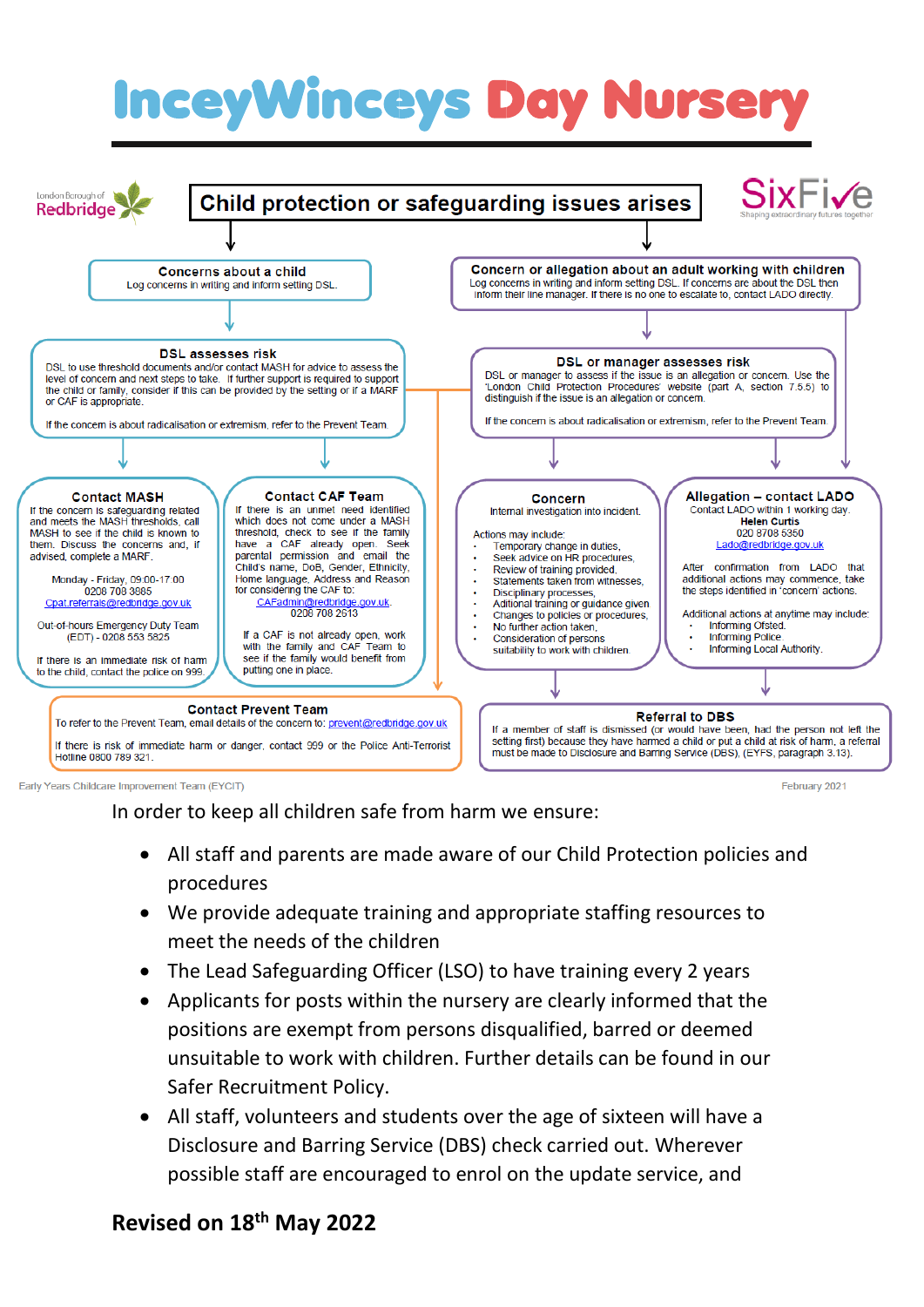understand their permission will be requested for Incey Winceys to run regular checks on the status of their DBS. All staff must inform the manager and LSO if they are arrested, cautioned or charged with a criminal offence, so that their suitability to work with children can be re assessed.

- Volunteers, students or staff without criminal records (DBS) checks DO NOT work unsupervised at any point.
- We abide by the Protection of Vulnerable Groups Act (2006) requirements in respect of any person who is dismissed from our employment or resigns in circumstances that would otherwise have led to dismissal for reasons of child protection concern.
- We have procedures for recording the details of visitors to the nursery.
- We take security steps to ensure that we have control over who comes into the setting so that no unauthorised person has unsupervised access to the children at any point.
- We update policies based on current legislation, most currently the documents are- Working together to safeguard children, 2018 and Keeping children safe in education, 2018, both published by DfE.
- We keep abreast of local policy review and maintain updates regarding incidents that have happened that may prompt a review of nursery procedure.

The nursery is committed to responding promptly and appropriately to all incidents or concerns of abuse that may occur and to work with other agencies in accordance with the procedures that are set down in the "What to do if you're worried a child is being abused" document, and the London Child Protection Procedures 2018. We monitor and review our policy, practice and provision and if necessary, make adjustments in line with legislation and changes to our provision.

When children are suffering from physical, sexual or emotional abuse, or may be experiencing neglect, this may be demonstrated through the things they say (direct or indirect disclosure) or through changes in their appearance, their behaviour, or their play.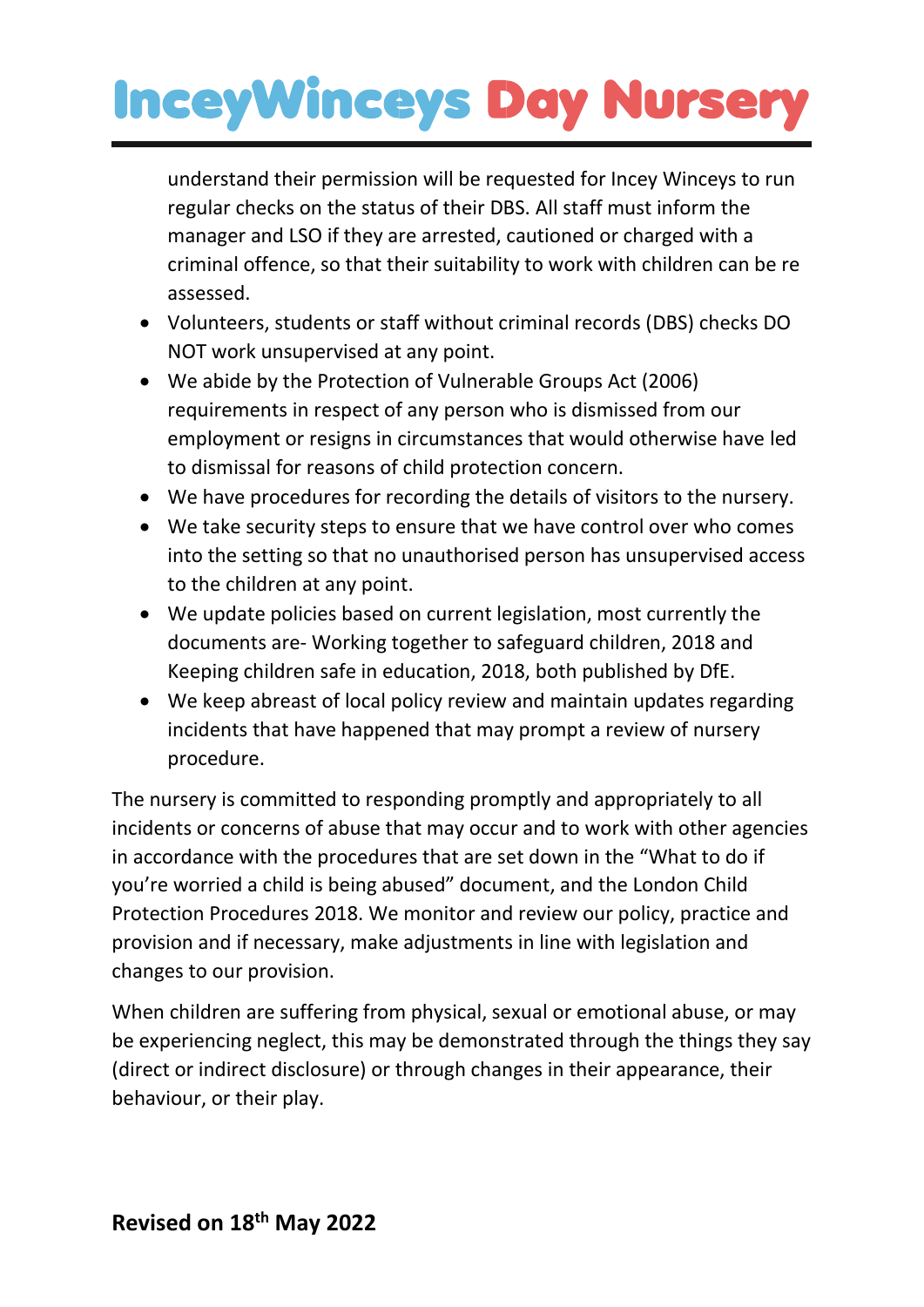Existing injuries sustained outside of the nursery will be noted on an existing injury form and the parent will be asked for details of how and when the injury happened and will be required to sign the form along with the reporter.

Where such evidence is apparent, the child's key person makes a dated record of the details of the concern and discusses what to do with the setting leader or manager who is acting as the 'designated person'. This information is stored on the child's personal file. Staff are also advised to report concerns even if no evidence is apparent, to allow for careful and cautious monitoring and to allow other members to add pieces of information to help form a larger picture.

In some instances, immediate action is required for the benefit of keeping the child safe.

- We refer concerns to the local authority children's social care department (MASH) and cooperate fully in any subsequent investigation.
- In some cases this may mean direct referral to the police or other agency identified by MASH.
- We take care not to influence the outcome wither through the way we speak to children or by asking questions of children.

#### **Recording suspicions of abuse and disclosures.**

Where a child makes comments to a member of staff that gives cause for concern, or observes signs or signals that give cause for concern, such as significant changes in behaviour; deterioration in general well-being; unexplained bruising, marks or signs of possible abuse or neglect, that member of staff will:

- Listen to the child, offer reassurance and give assurance that she or he will take action
- Will not question the child
- Make a written record that forms an objective record of the observation or disclosure that includes:
	- **-** the date and time of the observation of the disclosure,
	- **-** the exact words spoken by the child as far as possible,

**-** the name of the person to whom the concern was reported with date and time

**-** the names of any other person present at the time.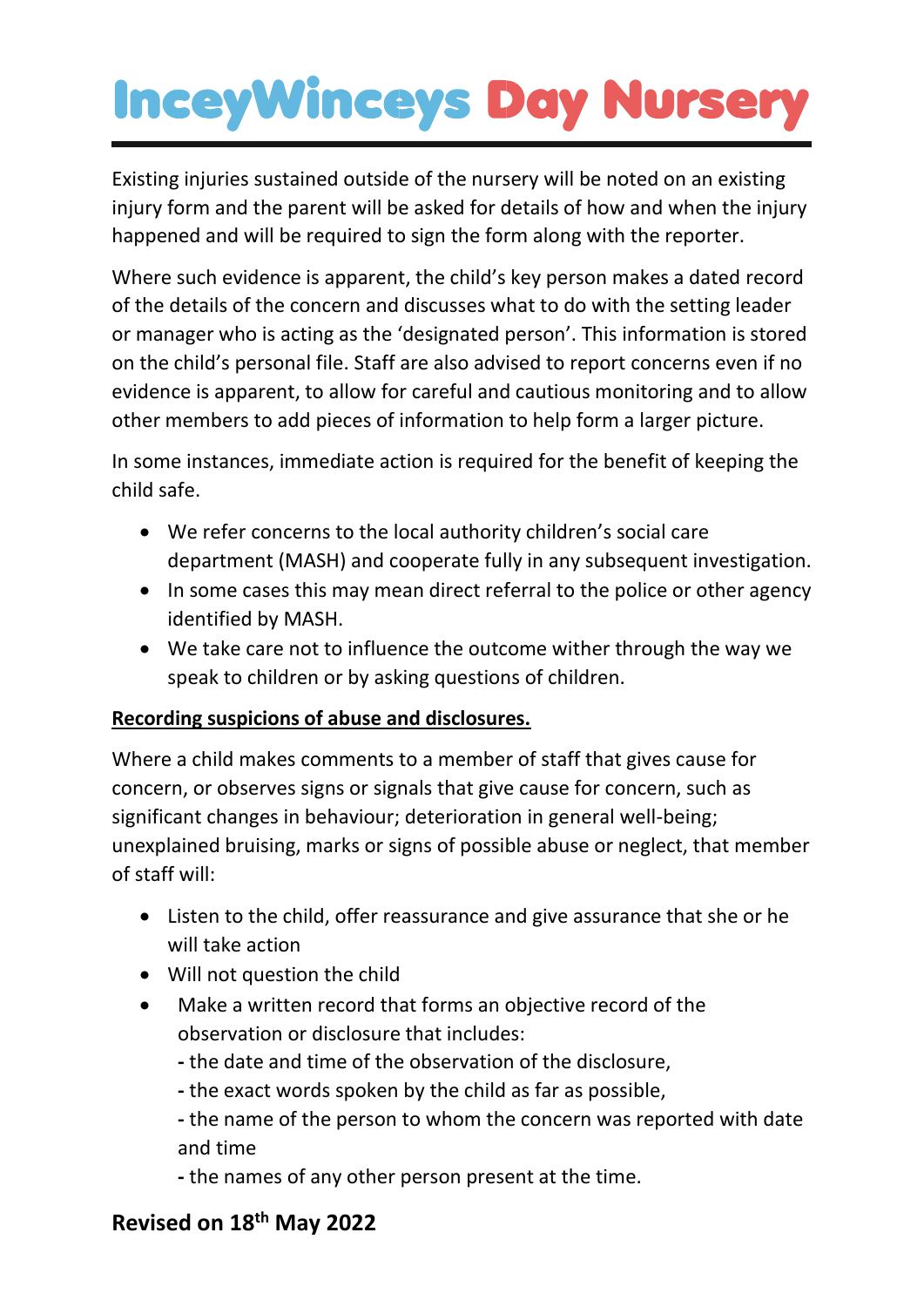• These records are signed and dated and kept in the child's personal file which is kept securely and confidentially.

#### **Safeguarding children with SEND**

First and foremost a child with disability is a child. Every child has a right to be safe and protected from harm. Child protection practices should address the additional actions to be taken in order for disabled children to access this common human right.

Children with disabilities will find it easier to communicate given appropriate resources, support and the presence of someone who knows them well. Where a child is unable to tell someone of her/his abuse she/he may convey anxiety or distress in some way, e.g. behaviour changes or increase in symptoms. Staff will familiarise themselves with the child's method of communication.

When making a safeguarding referral we will:

State on referral if child is known to Pre-school Liaison Group (PSLG) and/or SEN and Disability Services and if so we will also send a copy to the relevant team.

Clarify when making or responding to a referral:

What is the disability, special need or impairment that affects this child?

Explain how the disability or impairment affects the child on a day-today basis?

How does the child communicate?

Has the disability or condition been medically assessed/ diagnosed?

*Safeguarding disabled children: practice guidance* 

[https://www.gov.uk/government/uploads/system/uploads/attachment\\_data/f](https://www.gov.uk/government/uploads/system/uploads/attachment_data/file/190544/00374-2009DOM-EN.pdf) [ile/190544/00374-2009DOM-EN.pdf](https://www.gov.uk/government/uploads/system/uploads/attachment_data/file/190544/00374-2009DOM-EN.pdf)

page 36 onwards

#### **Female Genital Mutilation (FGM) statement for Child Protection Policy**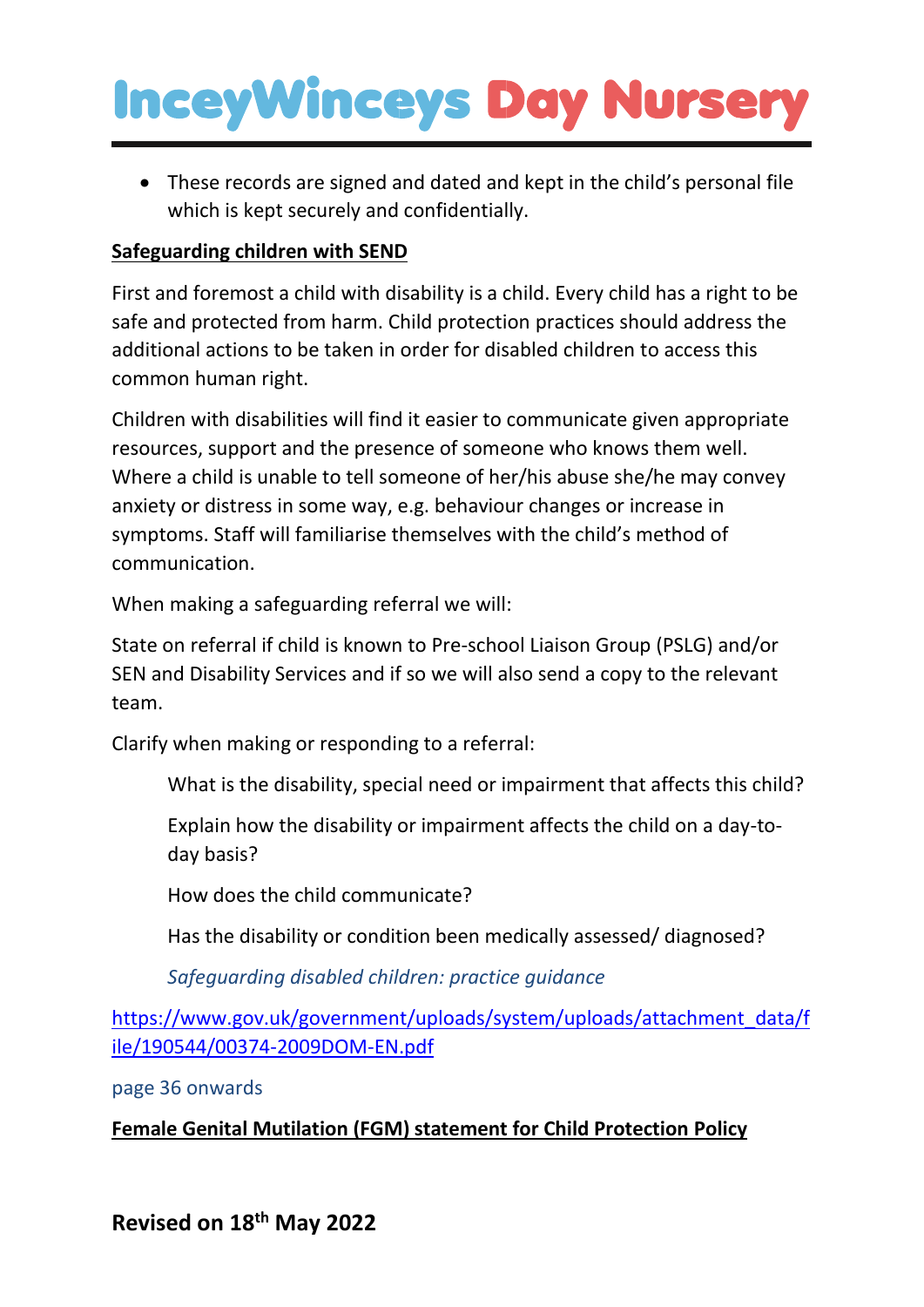FGM is illegal within this country and from October 2015 it was made mandatory that anyone suspecting that a child has or is at risk of FGM must report this information to the **police** and MASH immediately.

At Incey Winceys Day Nursery/ Preschool we are aware that Early Years staff are key to the identification of girls who may be at risk of FGM and are aware of the risk factors for FGM and know how to report concerns. As part of an effective key person approach, managers and staff will develop ongoing relationships with the female children and their families in their care, which make them well placed to identify changes in the girls' behaviour or physical wellbeing. They might also be the only professionals who are aware that a girl from a practicing community is travelling to a country where FGM is practiced and that she may be at risk on this trip.

As part of the key person approach, staff members are responsible for their key children's intimate care needs i.e. changing girls' nappies or clothes or assisting girls to use the toilet. Staff members at Incey Winceys Day Nursery and Preschool have undergone Safeguarding training which enables them to be alert to physical indicators that a girl has had FGM and know how to report these concerns, which as with all Child protection procedures would be to:

**What should you do if you are concerned about a child?** If you have a concern about the welfare or safety of a child you should contact:

**Redbridge MASH (Multi-Agency Safeguarding Hub) Tel: 020 8708 3885 Email: cpat.referrals@redbridge.gov.uk** 

Incey Winceys Day Nursery and Preschool work with parents and carers to support and ensure they are:

- Aware that FGM is illegal in the UK.
- Aware of the harm associated with FGM.
- Support parents who do not wish their girls to have FGM.

The definition of "parents" includes male members of the family where it is likely that they will be involved in any decisions as to whether a girl will have FGM or not.

### **Child Protection Policy statement for understanding the risks and referring peer on peer abuse**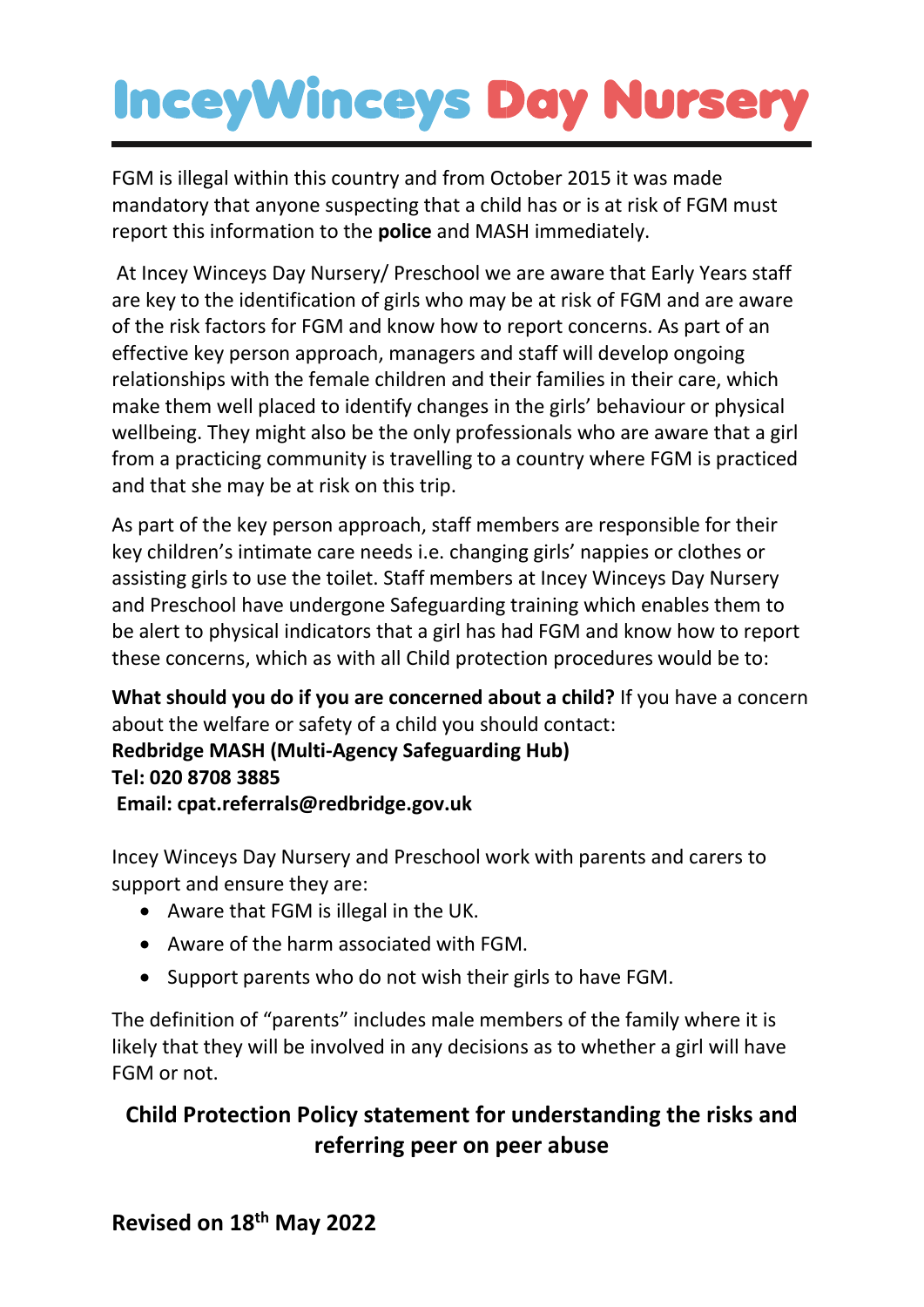The provider, management and staff at Incey Winceys Day Nursery/ Preschool understand and recognise that children and young people are capable of abusing their peers and receive regular training on how to identify the risks of peer on peer abuse in their setting (Inspecting Safeguarding in Early Years, Education and Skills settings August 2016).

Even very young children may be vulnerable to peer on peer abuse. At Incey Winceys Day Nursery/ Preschool we are aware of the increased risk and impact on children that peer on peer abuse may present.

For older children are aware of the increased risk of using technology through mobile phones, tablets, smart watches, social networking sites, apps and online games to emotionally abuse, groom, exploit and coerce other children through online 'cyber bullying' or to make and send indecent images through what is known as 'sexting' (What to do if you're worried a child is being abused 2015). Devices owned by Incey Winceys Day Nursery/ Preschool will have appropriate filters and monitoring systems in place to protect children and staff from harmful online material.

We are also aware of the risks of peer on peer abuse associated with sexual behaviour outside the expected age development 'norms' and other acts of gender based violence. The use of 'Brook Sexual Behaviours Traffic Light Tool' and<https://www.disrespectnobody.co.uk/sexting/what-is-sexting/> can be used as a reference for support when managing allegations of such abuse.

Staff at Incey Winceys Day Nursery/ Preschool are sensitive to behaviours that may be seen as verbally or physically abusive towards other children such as name calling, hitting/ pushing or inciting other children to carry out physical attacks.

The management and staff at Incey Winceys Day Nursery/ Preschool should reflect on the different forms peer on peer abuse can take and promote a culture where such abuse is not tolerated. Sensitive intervention is key to discouraging and managing such behaviours in line with the promotion of the Fundamental British Values.

#### **Procedure for investigating allegations of peer on peer abuse**

• As with managing other safeguarding risks the provider, management and staff are alert to changes in behaviour which could indicate that children are in need of help or protection. Staff will use their professional judgement to identify children who might be at risk of peer on peer abuse and act proportionately.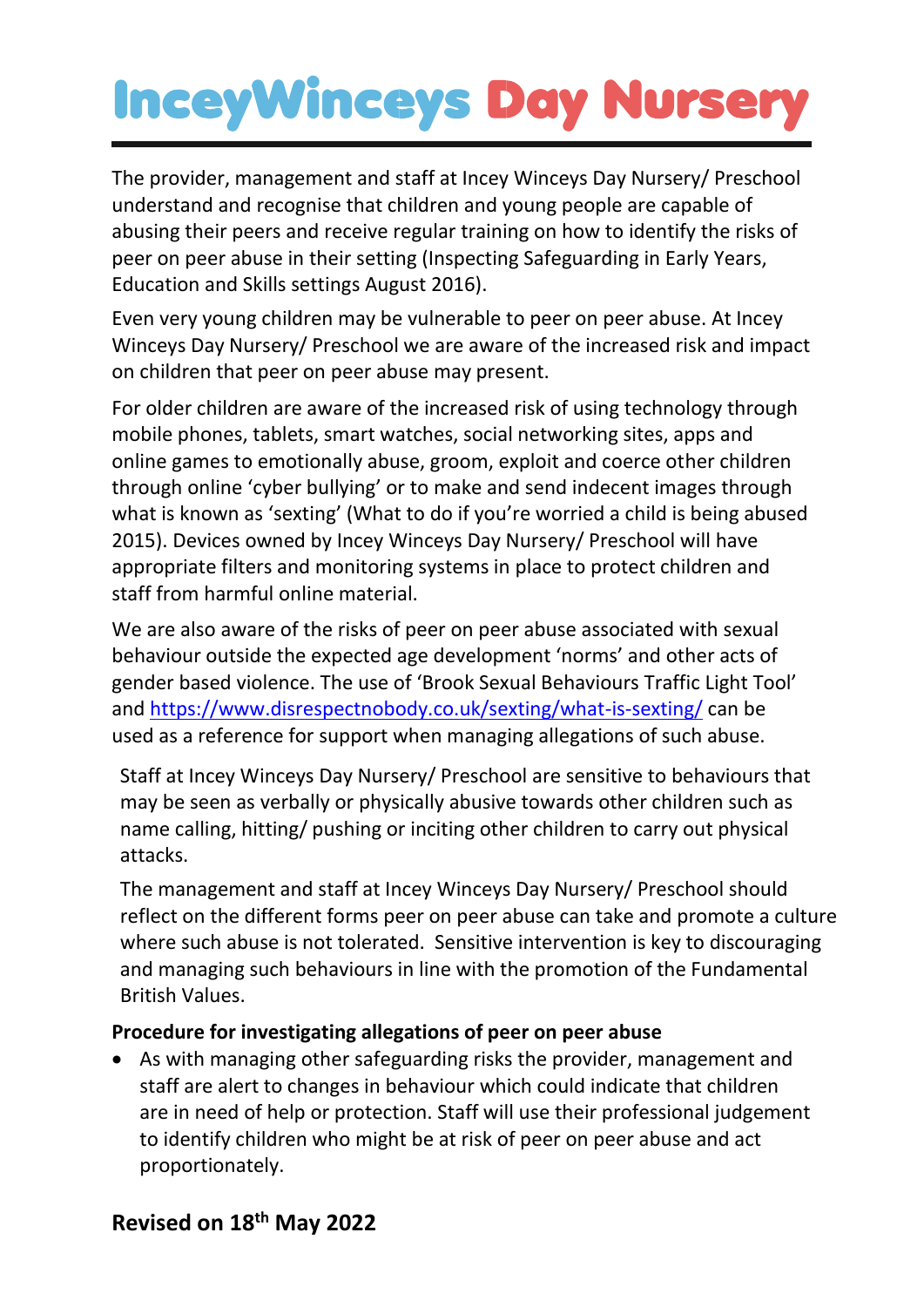- A written account of concerns will be recorded and reported to the Lead Safeguarding Officer or in their absence the Deputy who will decide on the appropriate action to be taken.
- Parents and children should feel confident that Incey Winceys Day Nursery/ preschool will take any complaint about peer on peer abuse seriously and resolve the issue in a way that protects the child.

#### **Court Orders, Parental Responsibility and Separations**

As part of the child contractual paperwork we expect honesty and transparency with sharing need to know information regarding court orders, CAFs and social services involvement. We expect the parent(s) to work with us and for details to be shared or updated if the situation should change. Be aware that we have a confidentiality policy in place restricting the sharing of this information.

#### *What is "parental responsibility (PR)?"*

When a child is born the mother automatically has parental responsibility. If the father is married to the mother, or is named on the child's birth certificate then they have parental responsibility too. It is for this reason that we may ask to see the child's birth certificate.

<https://www.gov.uk/parental-rights-responsibilities> has more information on your rights and what that means for your child.

#### **Separation and Nursery Involvement**

At the nursery we are at times involved with families who are separating, or going through court proceedings for contact orders etc. We maintain a neutral position and focus on what is in the child's best interests.

We understand the rights of both parents, particularly those with PR and respect those rights completely.

While a member of our team may be involved in child protection meetings, or child in need meetings, any arrangements and communication with regards to these orders must be done separately and away from the nursery.

The nursery will adhere to the most recent court order and rely on parents providing this and updating us with changes as necessary.

The nursery places an expectation on the parents to keep abreast of nursery events, and by downloading the "ourschoolsapp" and finding us with the postcode E18 1BX this allows equal communication between all parties.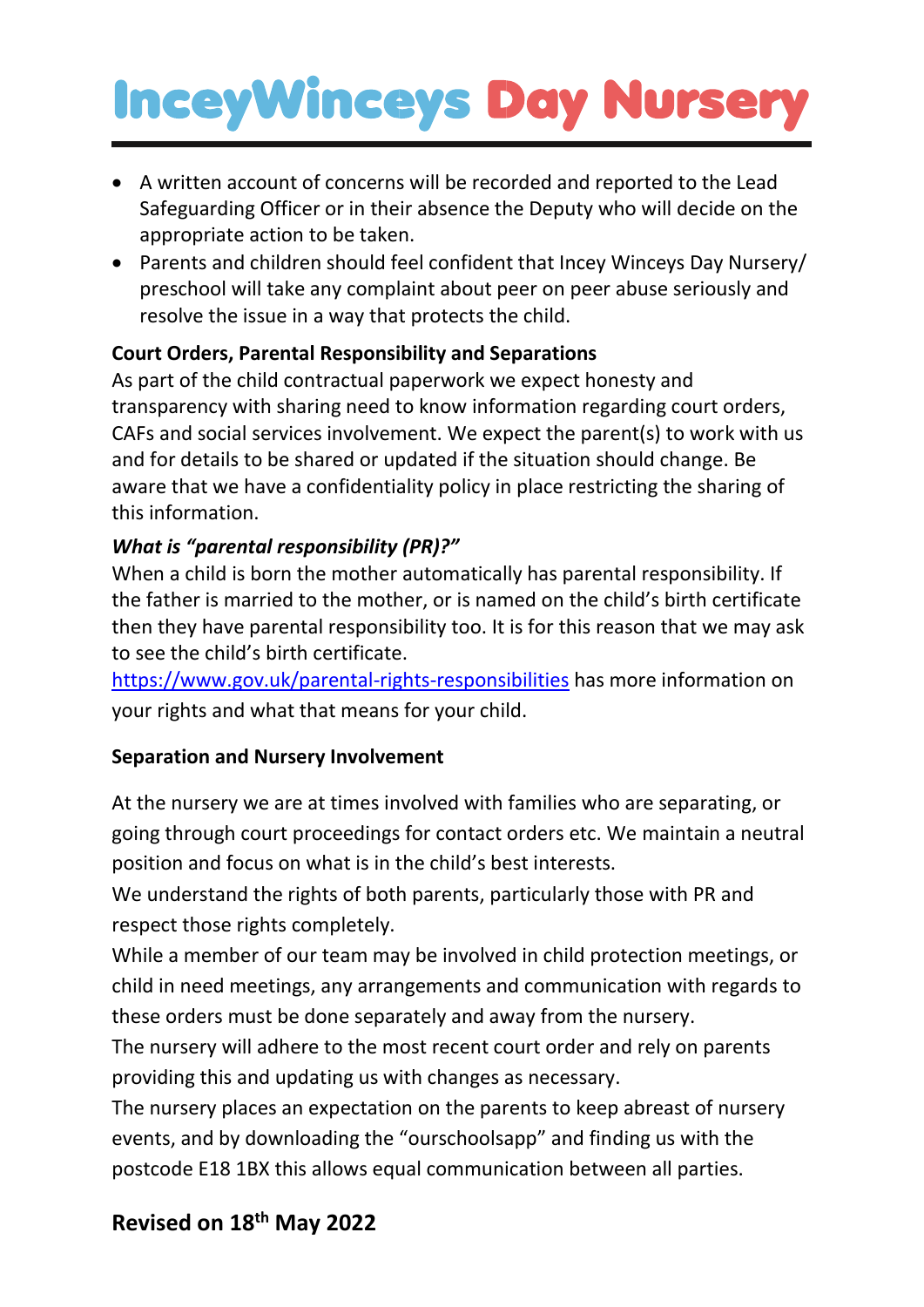The nursery feels strongly it it's position of being a safe place for the child, away from the animosity sometimes related to a separation and that we should be respected in such a capacity.

The nursery will not allow visits from estranged parents, or from any unscheduled visitors, to allow every child to feel safe and secure in their environment. Any parent who visits during the day will be expected to take their child home, to avoid disruption and confusion.

The nursery also does not have the staff, the space or the time to supervise any such visits, and these visits should occur outside of nursery hours in conjunction with court orders or agreements.

The nursery will not become involved in information sharing and wherever possible will stay out of disputes, unless the child is at risk.

The nursery expects the family to use the social worker and legal teams to come to agreements outside of and separate to nursery.

The nursery expects parents to limit their communication with us to a need to know basis of information concerning the child. This allows us to have the time needed to care for all the children.

#### **Common Assessment Framework (CAF)**

Wherever possible the concern will be addressed openly and honestly with the parent and an action plan will be made to allow for improvement for the conditions, treatment or wellbeing of the child. Where further support may be needed Incey Winceys applies for a Common Assessment Framework (CAF). The LSO has accessed CAF training and has experience of writing such referrals. The CAF can be to assess whether support is needed and to try to form a team around the child (TAC) to act in the child's best interests and try to reach a positive outcome. Upon starting at nursery, the contractual paperwork seeks to find families who are already being supported on a CAF early so that the transition and constant flow of understanding and support can be offered to the child and family. CAF must have the consent of the parent to apply and it takes around 6 weeks for a response.

To ask about requesting a CAF, or for more information then please call 020 8708 9560 or find more information on the website: find.redbridge.gov.uk.